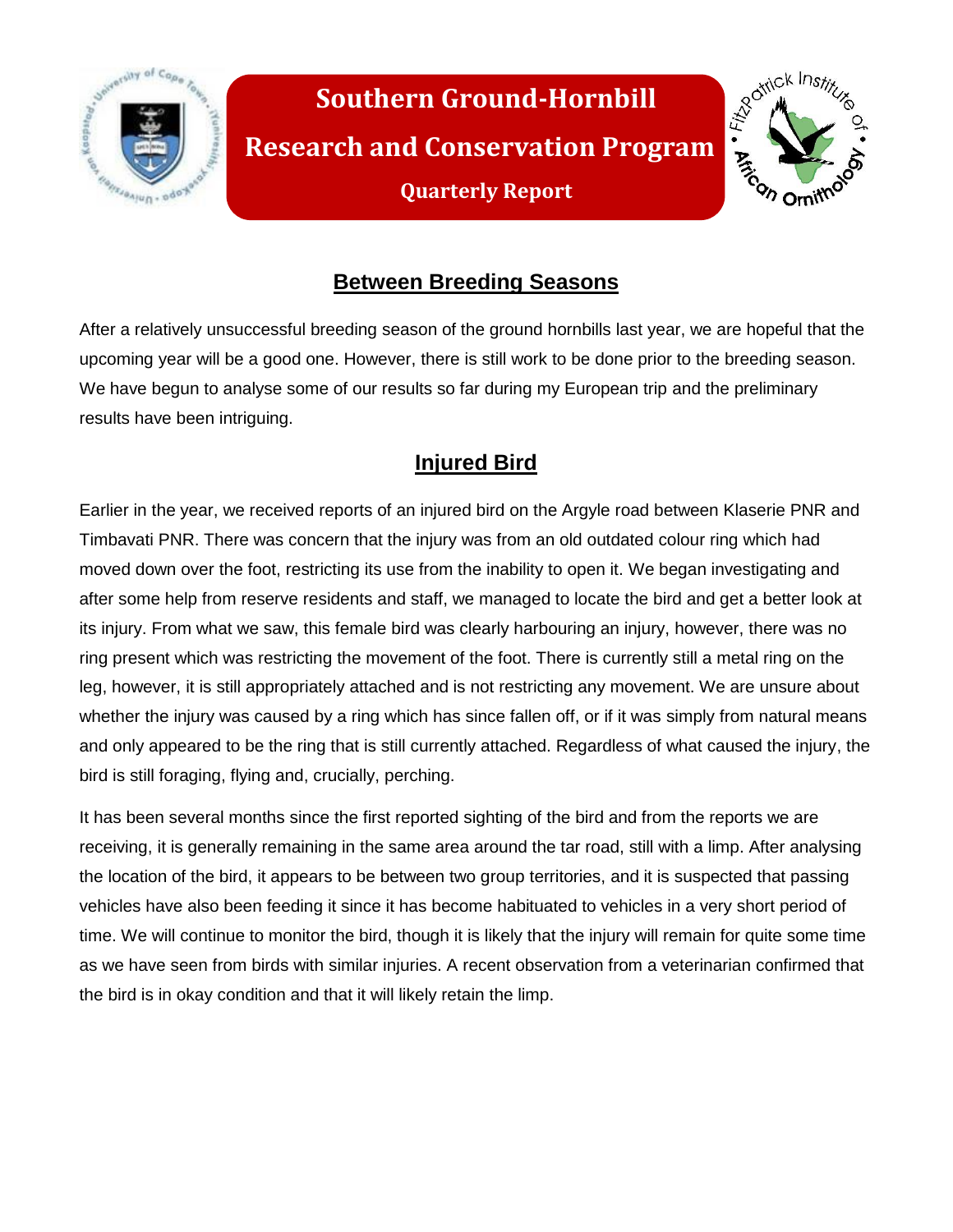### **Nests**

We have ordered five new nests of the latest design which will be installed in new locations or replace old nests. Locations include:

- Balule (Olifants West) will be receiving a nest for the birds which have been in the area for several months now. The presence of birds in this area has been scarce in recent years and the hope is that this will keep them there and maybe allow them to breed.
- Ntoma will receive a new nest to replace the old nest which was removed in April. It was suspected that they might have a nest in Kruger, however, no one is sure and with a nest on Klaserie, we could potentially monitor this groups breeding.
- Lornay nest will be installed. The group currently has a nest which was installed in 2016, however, there has been no evidence of interest from the birds and has also fallen over. We will be installing the new nest closer to the location of their old natural nest which was frequently used.
- Vlak nest will be replaced. The current nest saw its first chick fledge from it, although it is questionable as to whether the nest will survive another season.

We are also planning to relocate the Java nest since we have been asked to move it further away from the nearby camps. The plan is to reuse the nest; however, we are not sure that it will remain intact once removed from the tree.



Figure 1. New nest design (top) that the Mabula group have favoured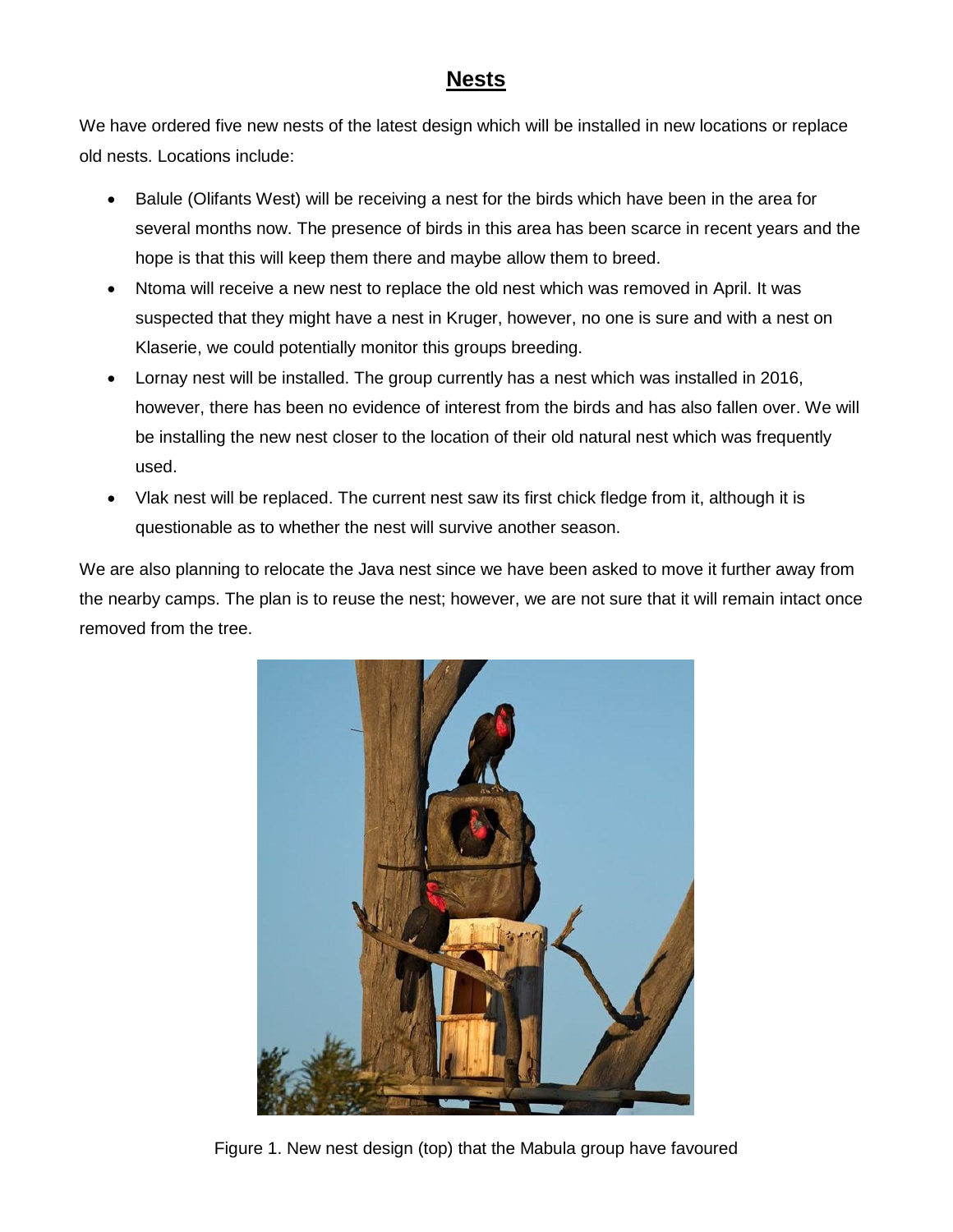### **Research**

The results from the research is slowly starting to take shape following the trip to France and Portugal. We have been investigating whether individual birds contain signature calls which will allow for recognition. The current analyses are still underway, but we are seeing promising results with regards to both individuals and groups having 'signature' calls unique to them.

Camera trap footage acquired so far has allowed us to investigate the vocal repertoire of the birds around the nest and so far, we have identified 6 different calls which are used for different purposes. We are still trying to pinpoint the exact purpose of these vocalisations in relation to their behaviour.

We have also been investigating the feeding rates of birds through different temperatures and have obtained some preliminary results. So far, it appears that the feeding rates of groups decrease as temperatures increase. With a changing climate, this may potentially impact their ability to breed successfully as individuals will forego nestling feeding in order to thermoregulate and preserve their own body condition. Further data collection and analysis is ongoing.





In addition to this, we have obtained data on the food being provisioned at the nests. Invertebrates constitutes most of the food brought, with other items including reptiles, birds, mammals and amphibians.